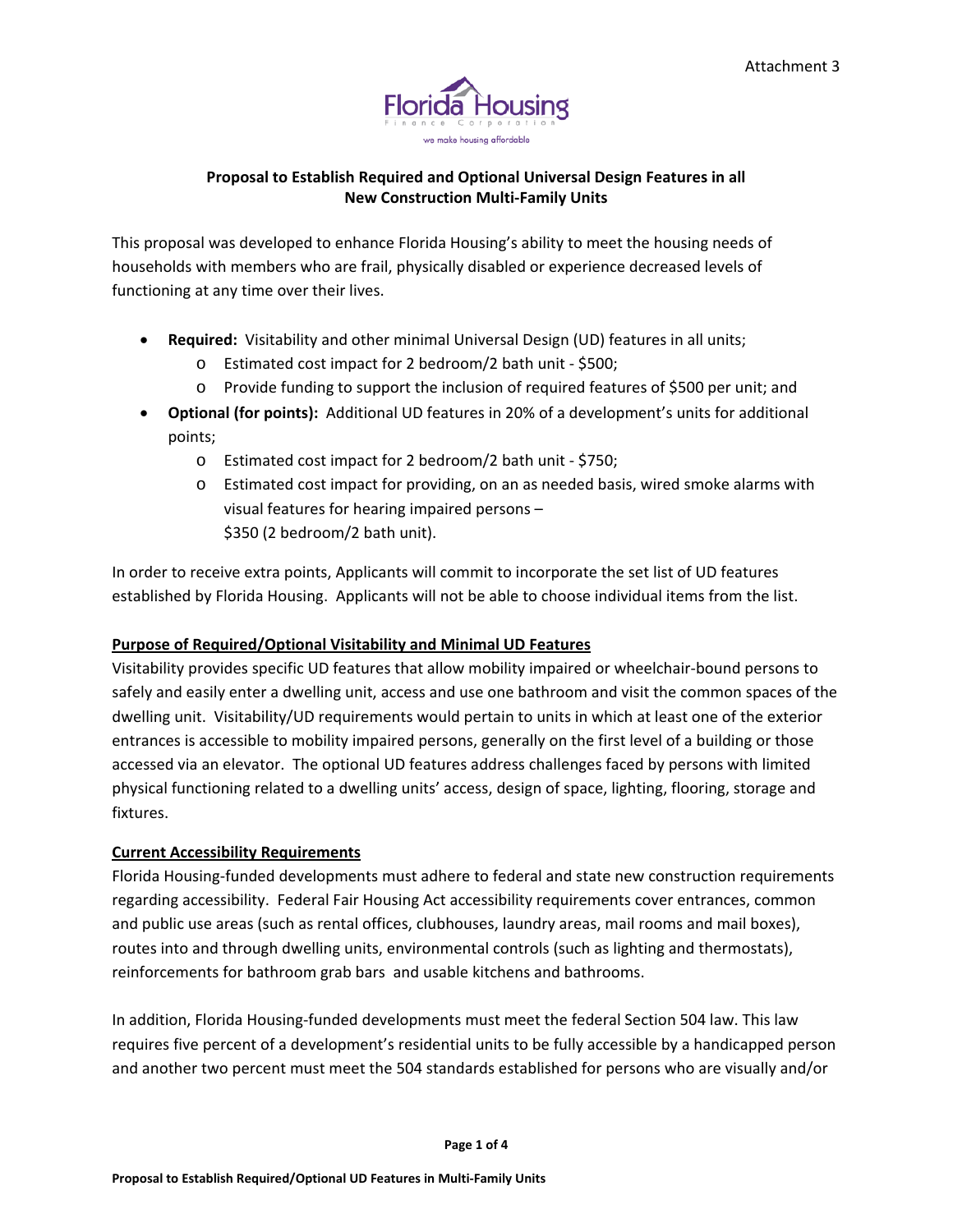hearing impaired. Florida Housing's proposal requires that the optional features be in addition to the five percent/two percent federal requirements.

Florida Housing requires a significant number of UD features in newly constructed or substantially rehabbed Elderly developments. This proposal will create units that will benefit all household members, especially those with physical disabilities and limited physical capacity, to ambulate and/or perform activities of daily living.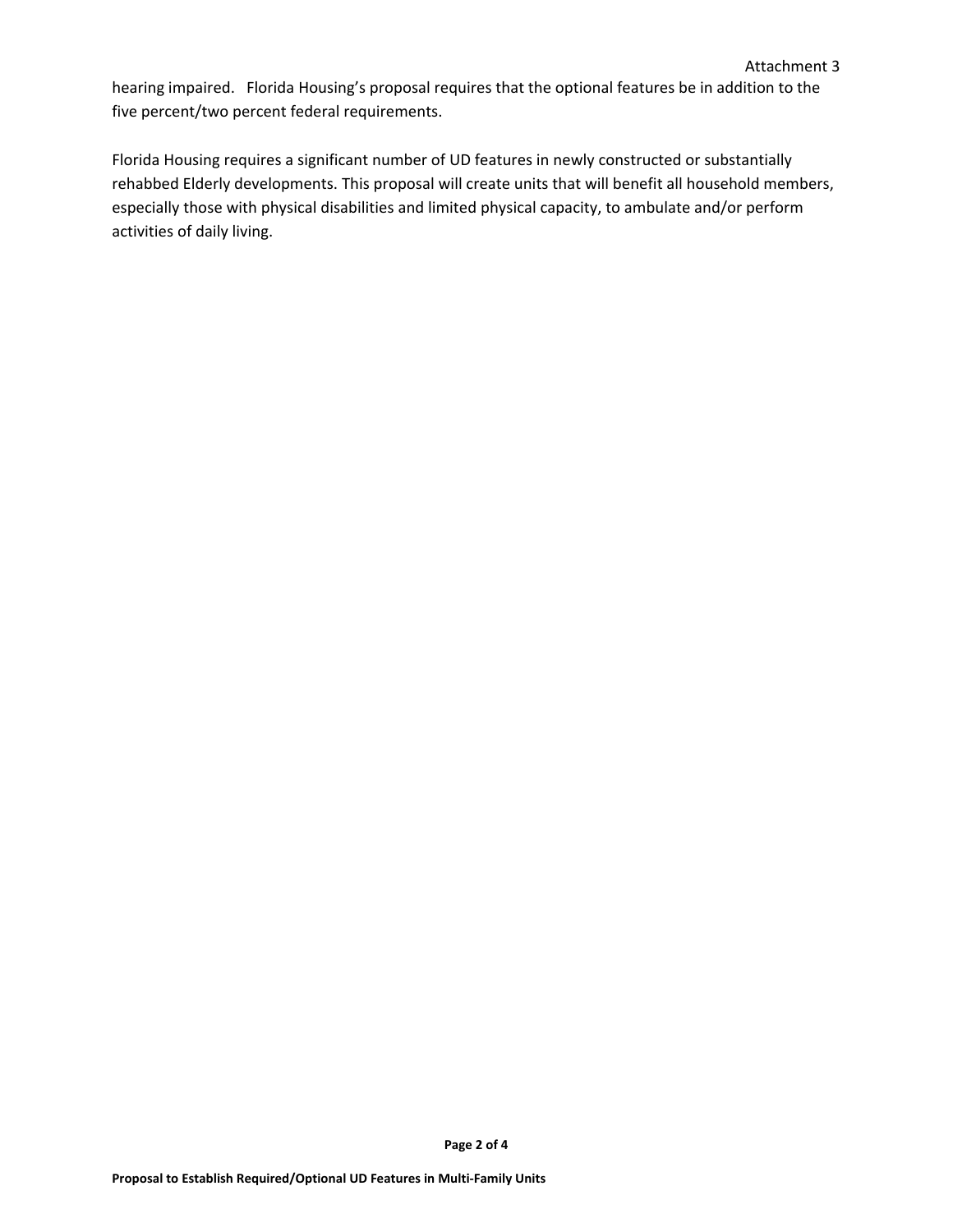### **2011 UAC Required Visitability and Universal Design Features for All Units in New Construction Developments**

**Doors**

At least one unit entrance with <sup>a</sup> 36‐inch wide exterior door (Primary entrance Door)

32" minimum clear door openings for all interior doorways.

Threshold with less than <sup>a</sup> 1/2‐inch rise.

Entrance door must have two peepholes, one at standing eye level and one at seated eye level, not more than 43" from bottom of door.

Lever‐action handles on all exterior and interior doors.

# **General Interior**

All hallways at least 36" wide.

Clear floor space of 18" minimum beside door to provide space to move out of the way of the door's swing when pulling it open.

Flush thresholds at all interior doorways.

Carpeting and/or non‐skid flooring all living areas, including entrance foyer.

Carpeting shall be low pile or tight‐napped and tile, hardwood, or laminate flooring shall be non‐skid and non‐glossy.

#### **Bathroom and Kitchen**

There shall be at least one bathroom on an accessible level of the unit that allows maneuvering space to permit <sup>a</sup> person using <sup>a</sup> mobility device, including <sup>a</sup> wheelchair to enter the room, close and reopen the door and exit, approach the toilet seat, and make <sup>a</sup> safe transfer onto the toilet.

Reinforced walls for future installation of horizontal grab bars around toilets, tub/shower units, and showers.

Removable shower head in all tub/shower units and showers.

Lever‐handles on all faucets. All faucets must have anti‐scald feature. Kitchen faucet must have removable spout or separate sprayer with at least a 9" hose.

#### **Utility Features**

Mid‐point on light, fan switch plates and thermostats should be not more than 48" above finished floor level.

Toggle‐type or rocker style switches for lights and fans.

Mid-point on electrical outlets, phone jacks, and data ports should be located no less than 18" above finished floor level with exception of those electrical outlets, phone jacks and data points around cabinetry and electrical outlets for major appliances such as stoves, refrigerators, washers and dryers.

There shall be at least two four‐plex electrical outlets in all bedrooms for electrical equipment such as computers, printers, radios and medical/personal care equipment.

Wired door bell accessible to <sup>a</sup> seated person at the entrance of unit (not more than 48" from floor of primary entry door).

Lighting inside and outside of entrance door.